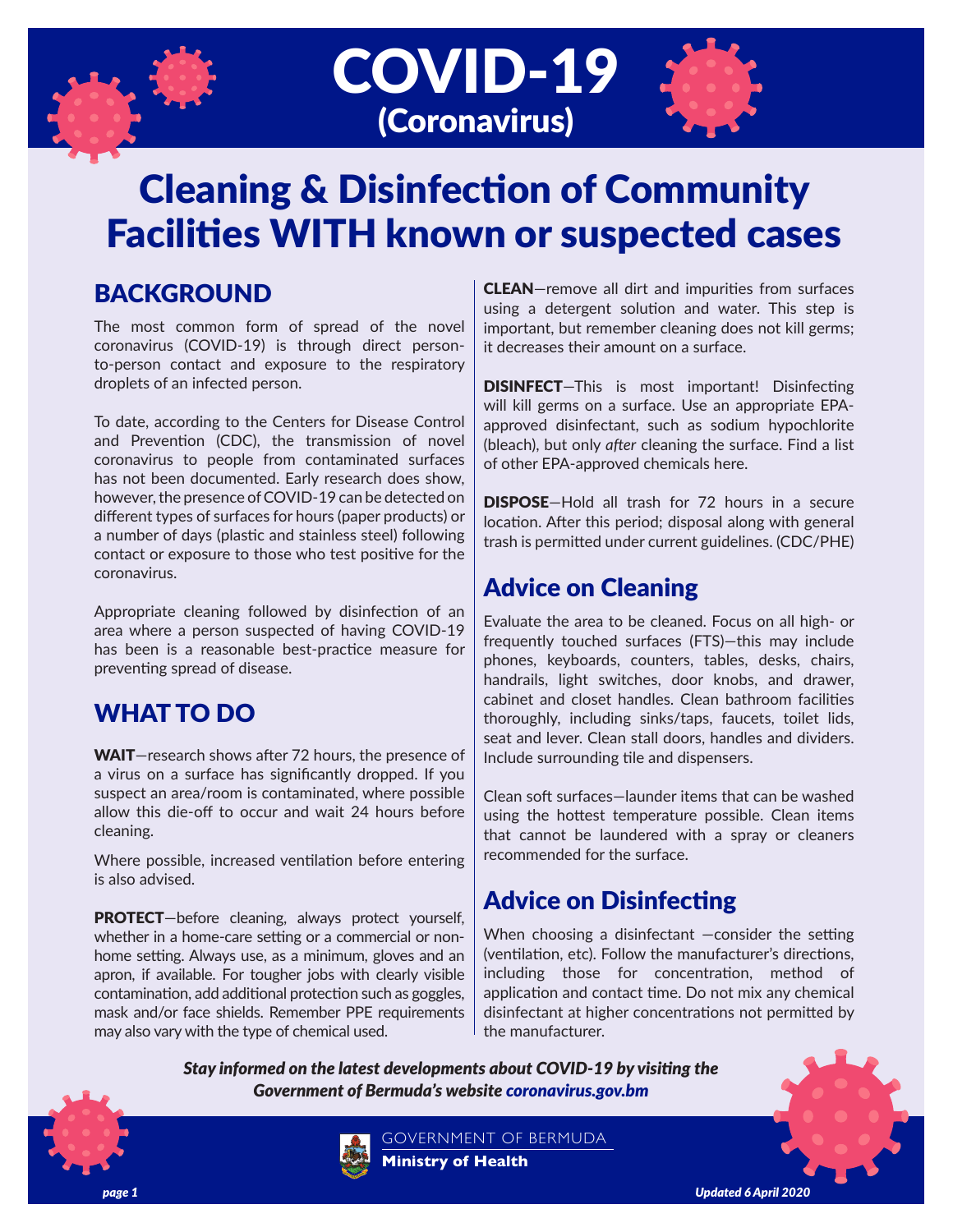





## COMMERCIAL AND CUSTODIAL CLEANING GUIDELINES

The following precautions should be taken at commercial facilities with suspected or confirmed cases of COVID-19:

- Close off the area and wait as long as practical before cleaning and disinfection (if possible, wait at least up to 72 hours/24 hours minimum)
- When cleaning and disinfecting:
	- where possible, open all doors and windows to increase ventilation and air circulation
	- where possible, use disposable cloths/paper rolls and disposable mop heads
	- avoid creating splashes and spraying while cleaning
- Clean and disinfect all potential areas used by ill individuals (e.g. offices, bathrooms and common areas). Pay particular attention to frequently touched surfaces (FTS). Cleaning should be done with warm, soapy water. Disinfection should be done using a diluted household bleach solution (5 tablespoons or 1/3 cup bleach for every gallon of water OR 4 teaspoons bleach per quart of water) or a US EPA-registered disinfectant listed here. Follow all instructions on the label and ensure the product is not past its expiry date
- High-pressure washing is not recommended
- For soft, porous surfaces, such as carpeted floors, rugs, and drapes, remove visible contamination with appropriate cleaners and launder items as appropriate
- DO NOT shake soiled laundry to minimise contamination
	- REMEMBER to clean and disinfect anything used to transport laundry items

If items cannot be cleaned or laundered, use sanitising steam to clean and sanitize

#### Personal Protective Equipment (PPE) requirements

- At a minimum, disposable gloves and aprons should be worn by all cleaning staff
- Ensure gloves used are compatible with cleaning products chosen
- Follow all safety precautions as outlined in the product Safety Data Sheet, including those for PPE use
- PPE must be removed properly to avoid possible contamination of the wearer and surrounding areas
- Gloves should be properly removed and discarded after each cleaning. Cleaning personnel must wash hands immediately after PPE is removed
- If surfaces contain visible bodily fluids, additional PPE is required to protect the eyes, nose and mouth. Protective masks and eye protection must be worn in this case
- Only re-usable PPE (goggles etc) should be cleaned and disinfected in accordance with the manufacturer's instructions. Do not clean and re-use disposable PPE.

### Disposal of Waste and PPE

- As a general precaution, all disposable cleaning items and waste should be double bagged and stored securely for 72 hours after the cleaning process. Following this, waste can be discarded with general trash
- All hazardous chemicals must be properly handled and disposed of according to the manufacturer and local hazardous-waste disposal requirements.



Figure 1. Steps for disposal of waste from community facilities or households with known or suspected cases of COVID-19





GOVERNMENT OF BERMUDA **Ministry of Health**